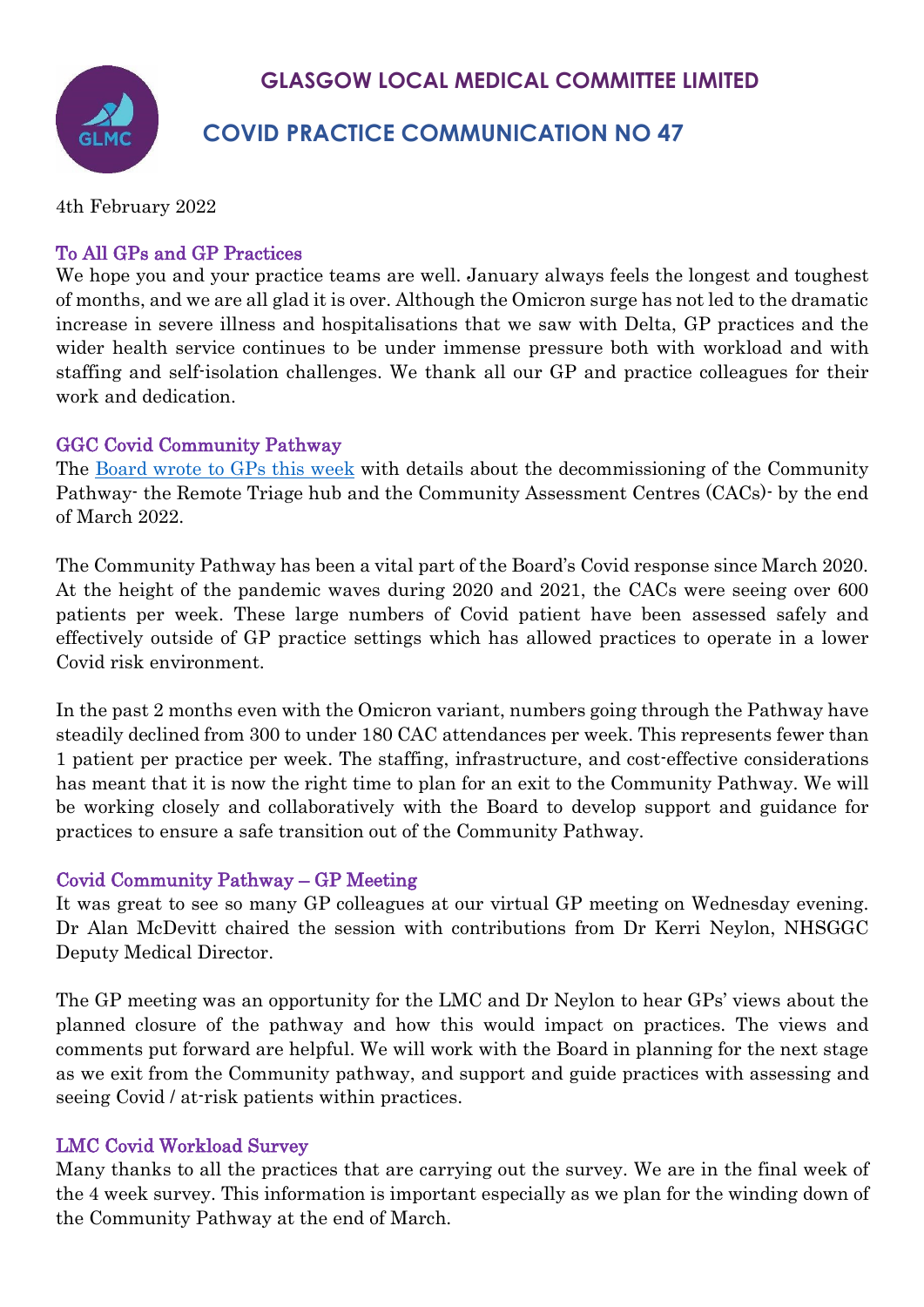We know that practices are under immense pressure currently, not only with managing primary care presentations, but also dealing with the huge numbers of patients on secondary care waiting lists. The vast majority of practices remain on Level 1 of the General Practice Escalation Framework with a handful on L2 and L3. The Update to the Framework documents can be found in the Highlight List in our [LMC Comms No.46.](https://www.glasgowlmc.co.uk/wp-content/uploads/2022/01/14-January-2022-Covid-LMC-GP-Practice-communication-No-46.pdf)

Yours sincerely,

Dr Alan McDevitt C.B.E. Chair

Dr John Ip Medical Director Dr Patricia Moultrie Medical Director

Marco Florence Elaine McLaren

Business Coordinator Administrative Assistant

#### LMC Document Highlight List

Please be aware that this is NOT a comprehensive list of all the available guidance that has been sent to GPs. These are the current key documents which we feel are important to GP practices. Please make sure that your practice's generic NHS.SCOT box is monitored daily.

## From Week Beginning 17th January 2022

Child Protection Training Dates

• [CP Roles Responsibilities learning and education training sessions 2022](https://www.glasgowlmc.co.uk/download/Links/test/2022/4_feb/CP-Roles-Responsibilities-learning-and-education-training-sessions-2022.doc)

## From Week Beginning 24th January 2022

#### Covid Vaccinations

At risk 5 to 11 year olds

- [Covering Note Information for GPs and Paediatricians](https://www.glasgowlmc.co.uk/download/Links/test/2022/4_feb/Covering-Note-Information-for-GPs-and-Paediatricians.doc)
- [Information for GPs and Paediatricians](https://www.glasgowlmc.co.uk/download/Links/test/2022/4_feb/Information-for-GPs-and-Paediatricians.docx)
- COVID-19 Vaccination CMO Letter [Further vaccination CYP](https://www.glasgowlmc.co.uk/download/Links/test/2022/4_feb/COVID-19-Vaccination-CMO-Letter-Further-vaccination-CYP.PDF)
- [COVID-19 Vaccination Clinical Referral Form\\_](https://www.glasgowlmc.co.uk/download/Links/test/2022/4_feb/COVID-19-Vaccination-Clinical-Referral-Form_.docx)

### Further Information about Covid Vaccinations- Pregnancy, 12-17 year olds, booster

- [Covering email vaccination assets](https://www.glasgowlmc.co.uk/download/Links/test/2022/4_feb/Covering-email-vaccination-assets.doc)
- COVID-19 Vaccine Booster [Social media copy January 2022](https://www.glasgowlmc.co.uk/download/Links/test/2022/4_feb/COVID-19-Vaccine-Booster-Social-media-copy-January-2022.pdf)
- COVID-19 Vaccine in Pregnancy TOOLKIT Dec 2021
- [DCMO video social media copy](https://www.glasgowlmc.co.uk/download/Links/test/2022/4_feb/DCMO-video-social-media-copy-.pdf)
- [SAMPLE NEWSLETTER COPY -](https://www.glasgowlmc.co.uk/download/Links/test/2022/4_feb/SAMPLE-NEWSLETTER-COPY-11-01-22.docx) 11-01-22

### CMO Letter about Firearms Licencing Guidance

• Chief Medical Officer - final version - SGHD-CMO(2022) 5 - Guidance for Information [Sharing Requirement between Police and General Practitioners \(GPs\) and Regist](https://www.glasgowlmc.co.uk/download/Links/test/2022/4_feb/Chief-Medical-Officer-final-version-SGHD-CMO2022-5-Guidance-for-Information-Sharing-Requirement-between-Police-and-General-Practitioners-GPs-and-Regist.pdf)